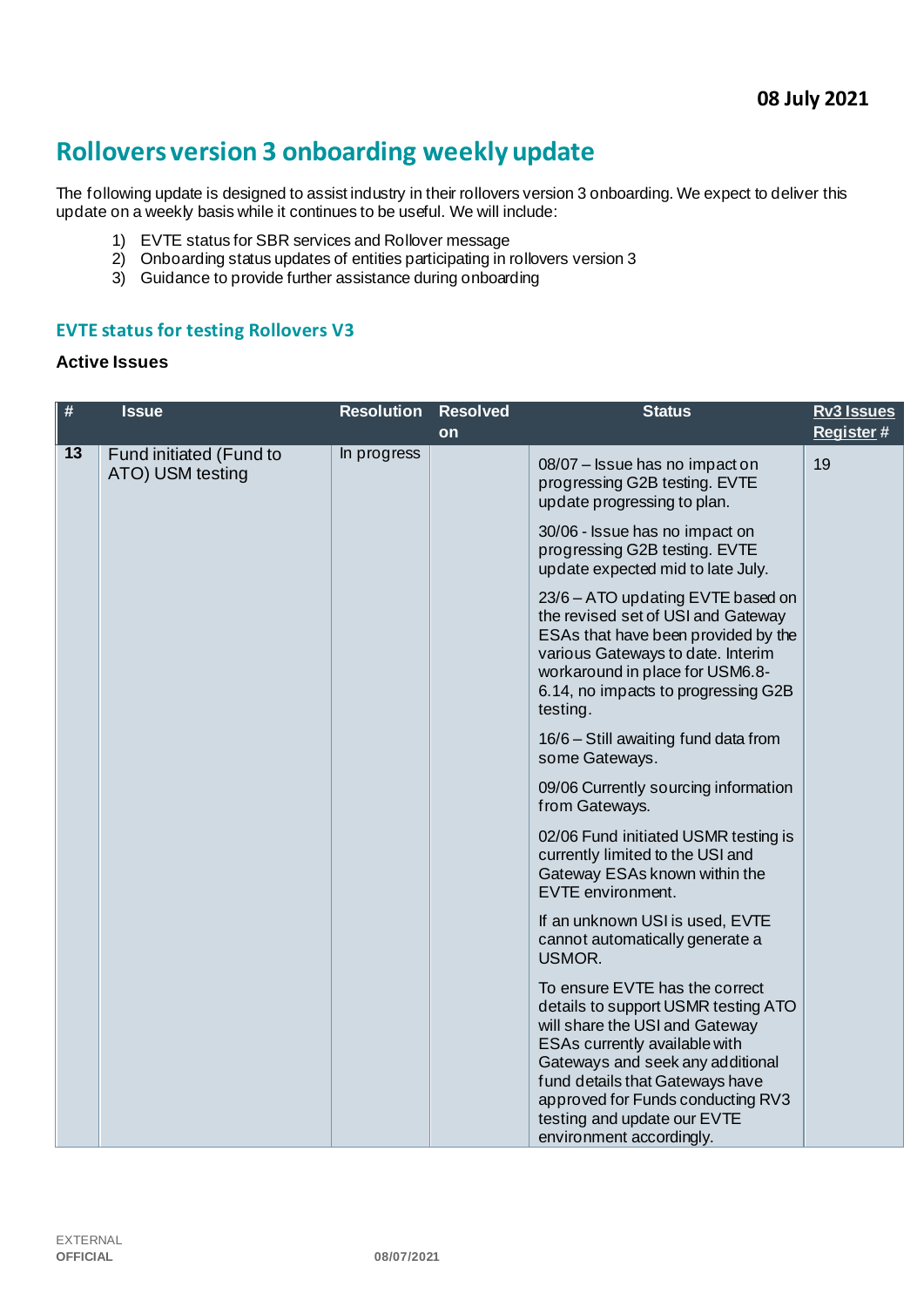## **Closed Issues**

| #               | <b>Issue</b>                                                                                                                                                                                                                                     | <b>Resolution</b>                                                                                                                                                                                                                                                                                                                                                                                                                                                                                                                                             | <b>Resolved on</b>  | Rv3<br><u>Issues</u><br><b>Register</b><br># |
|-----------------|--------------------------------------------------------------------------------------------------------------------------------------------------------------------------------------------------------------------------------------------------|---------------------------------------------------------------------------------------------------------------------------------------------------------------------------------------------------------------------------------------------------------------------------------------------------------------------------------------------------------------------------------------------------------------------------------------------------------------------------------------------------------------------------------------------------------------|---------------------|----------------------------------------------|
| 14              | 03.06.2021<br><b>Schematron incorrectly</b><br>applying USM validation<br>on an RTR message.                                                                                                                                                     | 11/06 Updated schematron and published on the<br>$\bullet$<br>software developers website.<br>09/06 Discrepancy identified between the taxonomy<br>$\bullet$<br>in MIG V3 and the latest version of the schematron<br>where validation was incorrectly conducted on the<br>Unclaimed Superannuation Money. Date field, as part<br>of an RTR message.<br>The schematron has been updated to align with<br>MIG V3 and address USM validation issues. The<br>updated version has been scheduled for external<br>publication (estimated availability from 11/06). | 11 June 2021        | 20                                           |
| 12              | 12.05.2021<br>G2B test scenario USM 6.6<br>currently unavailable to<br>test.                                                                                                                                                                     | 18/05 System fix deployed and confirmed<br>$\bullet$<br>successful. USM6.6 available for testing.<br>12/05 USM6.6 - currently under investigation.<br>$\bullet$                                                                                                                                                                                                                                                                                                                                                                                               | 18 May 2021         | 18                                           |
| 11              | 04.05.2021<br>G2B test scenario USM 6.7<br>currently unavailable to<br>test.                                                                                                                                                                     | 18/05 System fix deployed and confirmed<br>$\bullet$<br>successful. USM6.7 available for testing.<br>11/05 USM6.7 - investigation complete, fix<br>$\bullet$<br>identified. Anticipate test will be available from<br>18/05.<br>04/05 Issues identified with test scenario USM6.7.<br>$\bullet$                                                                                                                                                                                                                                                               | 18 May 2021         | 17                                           |
| 10 <sub>1</sub> | 25.03.2021<br><b>Provision of updated</b><br>sample payload data                                                                                                                                                                                 | 29/04 - Rollover Sample Message Instances<br>$\bullet$<br>(payload samples) published and available at:<br>https://softwaredevelopers.ato.gov.au/rolloverV3                                                                                                                                                                                                                                                                                                                                                                                                   | 29 April 2021       | 16                                           |
| 9               | 26.04.2021<br><b>RASOR incorrectly setting</b><br>identifier scheme values<br>for TFN and ID.                                                                                                                                                    | 29/04 - Fix confirmed successful.<br>$\bullet$<br>28/04 - Fix identified and deployed on 28 April.<br>Reissued test on 28 April. Resolution pending<br>confirmation of successful fix.<br>26/04 – EVTE issue identified for investigation.<br>$\bullet$<br>RASOR being rejected at Gateway due to invalid<br>event item scheme parameter value.                                                                                                                                                                                                               | 29 April 2021       | 15                                           |
| 8               | 01.04.2021<br><b>Internal ATO factors</b><br>affecting the information in<br>our test data for P2P (both<br><b>B2B and G2B including in</b><br>EVTE) are currently being<br>considered and are likely<br>to require updates to our<br>test data. | 23/04 EVTE refresh completed and testing<br>$\bullet$<br>recommenced.<br>14/04 Updated test data published.<br>$\bullet$                                                                                                                                                                                                                                                                                                                                                                                                                                      | 23 April 2021       | 13                                           |
| $\overline{7}$  | 12.02.2021<br><b>Recent whitelist</b><br>configuration and<br>certificate changes<br>introduced connection<br>errors impacting one<br>gateway.                                                                                                   | 25/2: Data fix implemented on 23 February. Fix<br>$\bullet$<br>verified with impacted gateway.                                                                                                                                                                                                                                                                                                                                                                                                                                                                | 23 February<br>2021 | $\overline{7}$                               |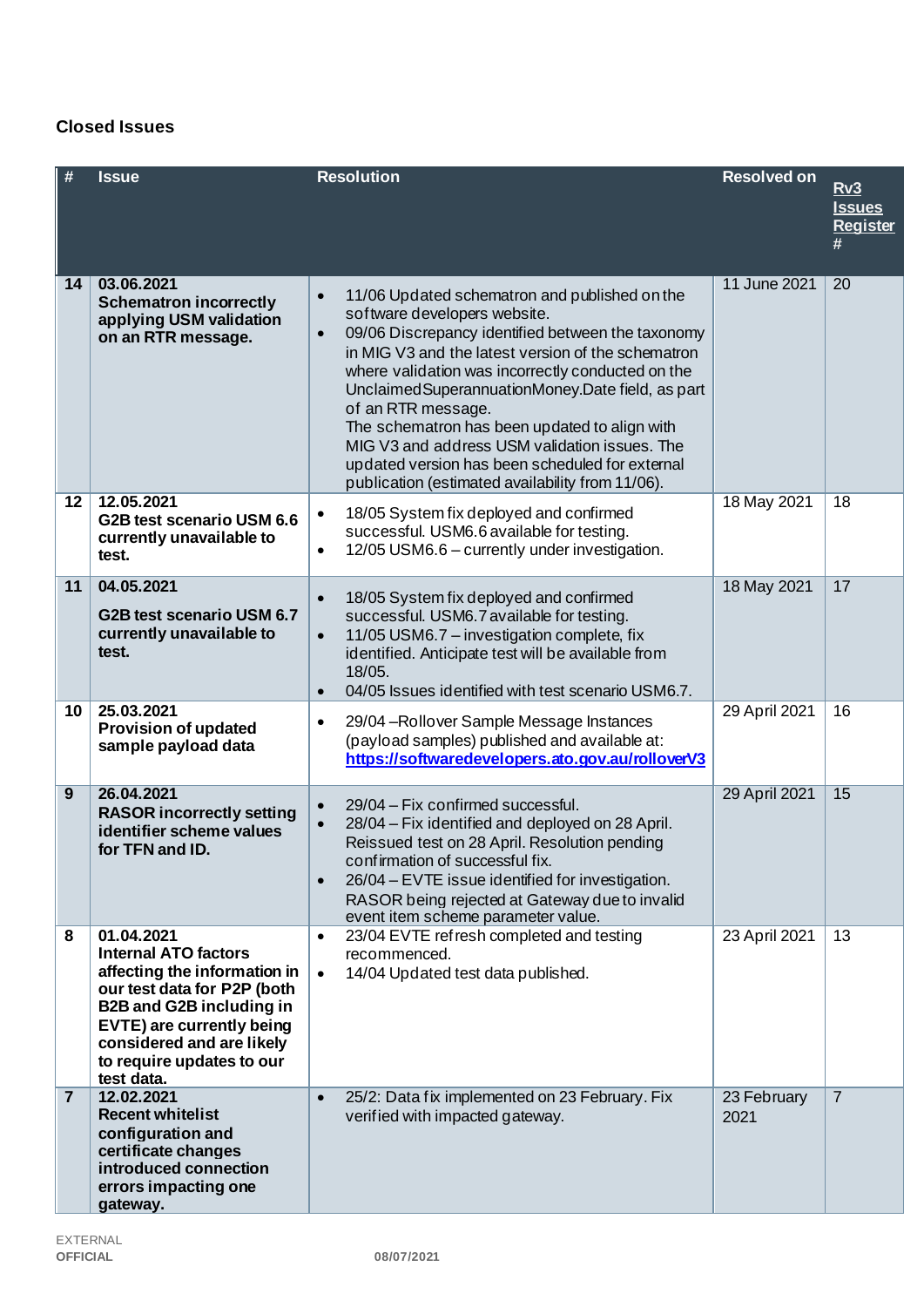| $6\phantom{1}6$ | 10.02.2021<br><b>EPF test scenario for</b><br><b>SMSF missing the SMSF</b><br>Alias in the ebMS header<br>properties<br>Identified through<br>interoperability testing<br>Root cause: EPF code<br>$\bullet$<br>regressed since the<br>original EVTE<br>deployment.<br>Issue does not impact<br>$\bullet$<br>EPF test scenarios for<br>APRA funds.<br>Code remediation in<br>progress.                                | Remediation to restore correct code for EPF test<br>$\bullet$<br>scenarios with SMSF test data<br>25/2: Deployed to EVTE on 20 February, fix being<br>$\bullet$<br>verified with impacted Gateway<br>2/3: Fix verified.<br>$\bullet$ | 20 February<br>2021         | 6              |
|-----------------|----------------------------------------------------------------------------------------------------------------------------------------------------------------------------------------------------------------------------------------------------------------------------------------------------------------------------------------------------------------------------------------------------------------------|--------------------------------------------------------------------------------------------------------------------------------------------------------------------------------------------------------------------------------------|-----------------------------|----------------|
| 5               | 4.02.2021<br><b>RA with SMSF Test</b><br>scenario was not<br>previously enabled.<br>Test data was enabled 4<br>February - scenario has<br>been tested successfully.                                                                                                                                                                                                                                                  | RA Test scenarios with SMSF data enabled on 4<br>$\bullet$<br>February.                                                                                                                                                              | 4 February<br>2021          | 5              |
| 4               | <b>EPF Test Scenarios in</b><br><b>EVTE updated with SMSF</b><br>data<br>Additional SMSF data for<br>$\bullet$<br><b>EPF</b> test scenarios<br>circulated to industry<br>representatives (GOM,<br>ASP and gateways<br>currently testing) for<br>review, with no feedback<br>received by 4 February<br>2021.<br>EVTE updated to align<br>$\bullet$<br>with EPF SMSF data<br>shared for consultation<br>on 4 February. |                                                                                                                                                                                                                                      | 4 February<br>2021 (hotfix) | $\overline{4}$ |
| $\mathbf{3}$    | 29.01.2021<br>[Defect] EVTE Test<br>Harness unavailable on 20<br>Jan 2021 preventing<br>testing of RA<br>Caused by internal<br>$\bullet$<br>environment issue<br>impacting outbound<br>messages.<br>Resolved by the end of<br>$\bullet$<br>the day on 29 Jan 2021.                                                                                                                                                   | Resolved by the end of the day.<br>$\bullet$                                                                                                                                                                                         | 29 January<br>2021          | $\overline{3}$ |
| $\mathbf{2}$    | 15.01.2021<br>[Defect] EPF ContextID<br>greater than 40 characters<br>issue<br>Identified through<br>$\bullet$<br>interoperability testing.<br>Scenario has been<br>$\bullet$<br>tested successfully with<br>an EPF for an APRA<br>fund.                                                                                                                                                                             | EPF ContextID reduced to a value less than 40<br>$\bullet$<br>characters.                                                                                                                                                            | 2 February<br>2021 (hotfix) | 2              |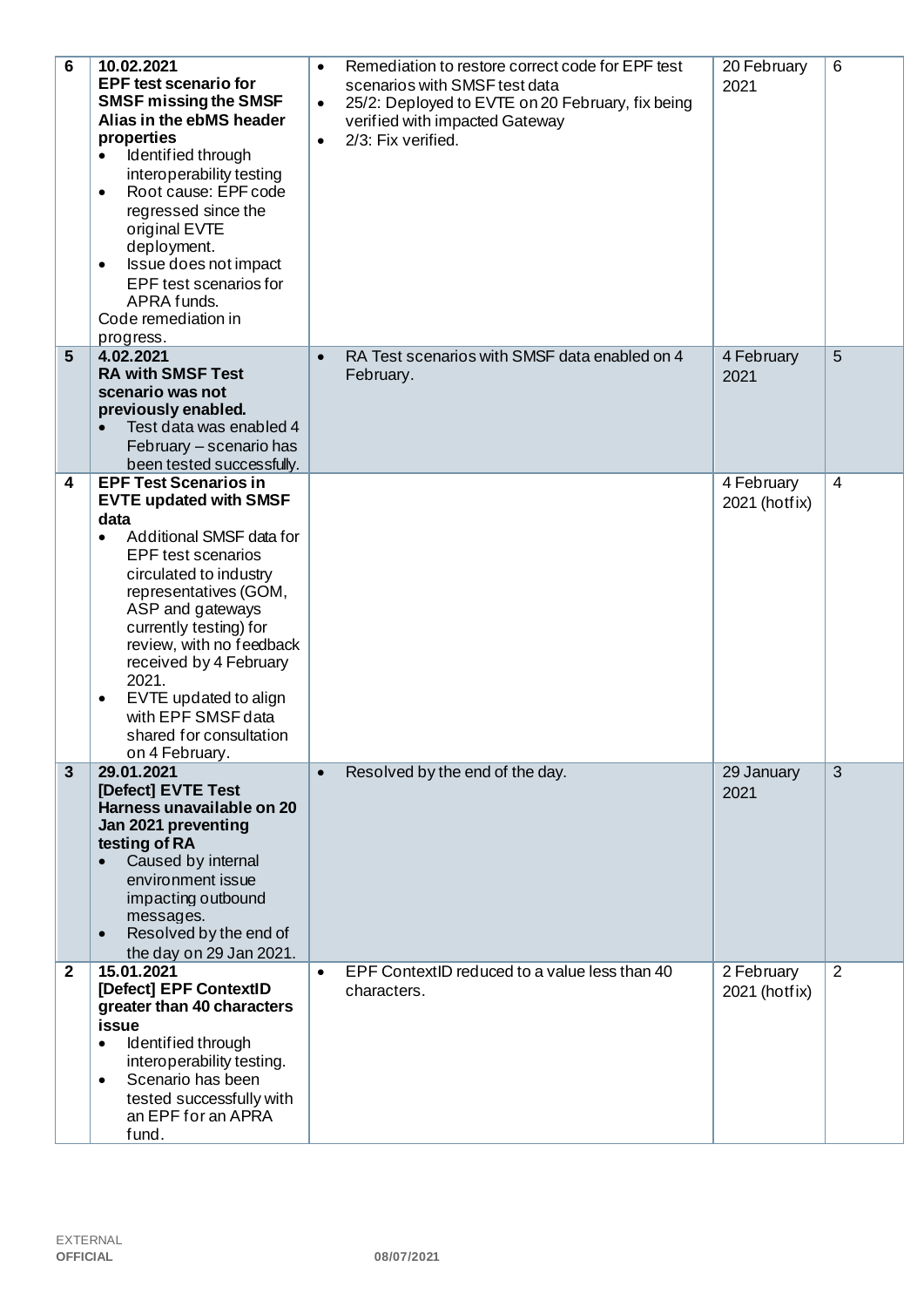| 15.12.2021<br>[Defect] RA and RAS<br>sample payloads<br>contained 8 digit TFNs<br>instead of 9 digit TFNs<br>Identified through early<br>$\bullet$<br>review of RA test files<br>provided.<br>Shared with ATO on 15<br>$\bullet$<br>Dec 2021<br>RA and RAS data change | RA and RAS test scenarios updated with 9- digit<br>$\bullet$<br>TFNs. | 4 January<br>2021 (hotfix) | 1 |
|------------------------------------------------------------------------------------------------------------------------------------------------------------------------------------------------------------------------------------------------------------------------|-----------------------------------------------------------------------|----------------------------|---|
| release on 4th Jan to EVTE.                                                                                                                                                                                                                                            |                                                                       |                            |   |

#### **EVTE status by test scenario grouping** *(no change from last update)*

|                | <b>Test scenario group</b>                              | <b>Status</b>            |
|----------------|---------------------------------------------------------|--------------------------|
| 1              | ATO initiated USM Rollover Request                      | <b>Available to test</b> |
| $\overline{2}$ | Gateway respond to Test 1 with USMOR                    | <b>Available to test</b> |
| 3              | Gateway initiate USM Rollover Request                   | <b>Available to test</b> |
| $\overline{4}$ | ATO respond to Test 3 with USMOR (automatic)            | <b>Available to test</b> |
| 5              | ATO initiate EPF for APRA to APRA (no gateway response) | <b>Available to test</b> |
| 6              | ATO initiate EPF for SMSF to SMSF (no gateway response) | <b>Available to test</b> |
| $\overline{7}$ | ATO initiate EPF for APRA to SMSF (no gateway response) | <b>Available to test</b> |
| 8              | ATO initiate EPF for SMSF to APRA (no gateway response) | <b>Available to test</b> |
| 9              | ATO initiate S20c Request                               | <b>Available to test</b> |
| 10             | Gateway respond to Test 9 with S20c Error Response      | <b>Available to test</b> |
| 11             | ATO initiate RA Request                                 | <b>Available to test</b> |
| 12             | Gateway respond to Test 11 with RAER                    | <b>Available to test</b> |
| 13             | Gateway initiate RAS Request                            | <b>Available to test</b> |
| 14             | ATO respond to Test 13 with RASOR (automatic)           | <b>Available to test</b> |
| 15             | ATO initiate RA Request for SMSF                        | <b>Available to test</b> |
| 16             | Gateway respond to Test 15 with RAER for SMSF           | <b>Available to test</b> |
| 17             | Gateway initiate RAS Request for SMSF                   | <b>Available to test</b> |
| 18             | ATO respond to Test 17 with RASOR (automatic) for SMSF  | <b>Available to test</b> |

#### **EVTE testing progress** *(no change from last update)*

*(Gateway EVTE testing progress reflects completion of the 18 testing groups above)*

• All gateways have now completed testing.

# **Gateway to gateway interoperability testing (update provided by GNGB)** *(no change from last update)*

• All gateways have completed gateway to gateway interoperability testing for Rollovers v3.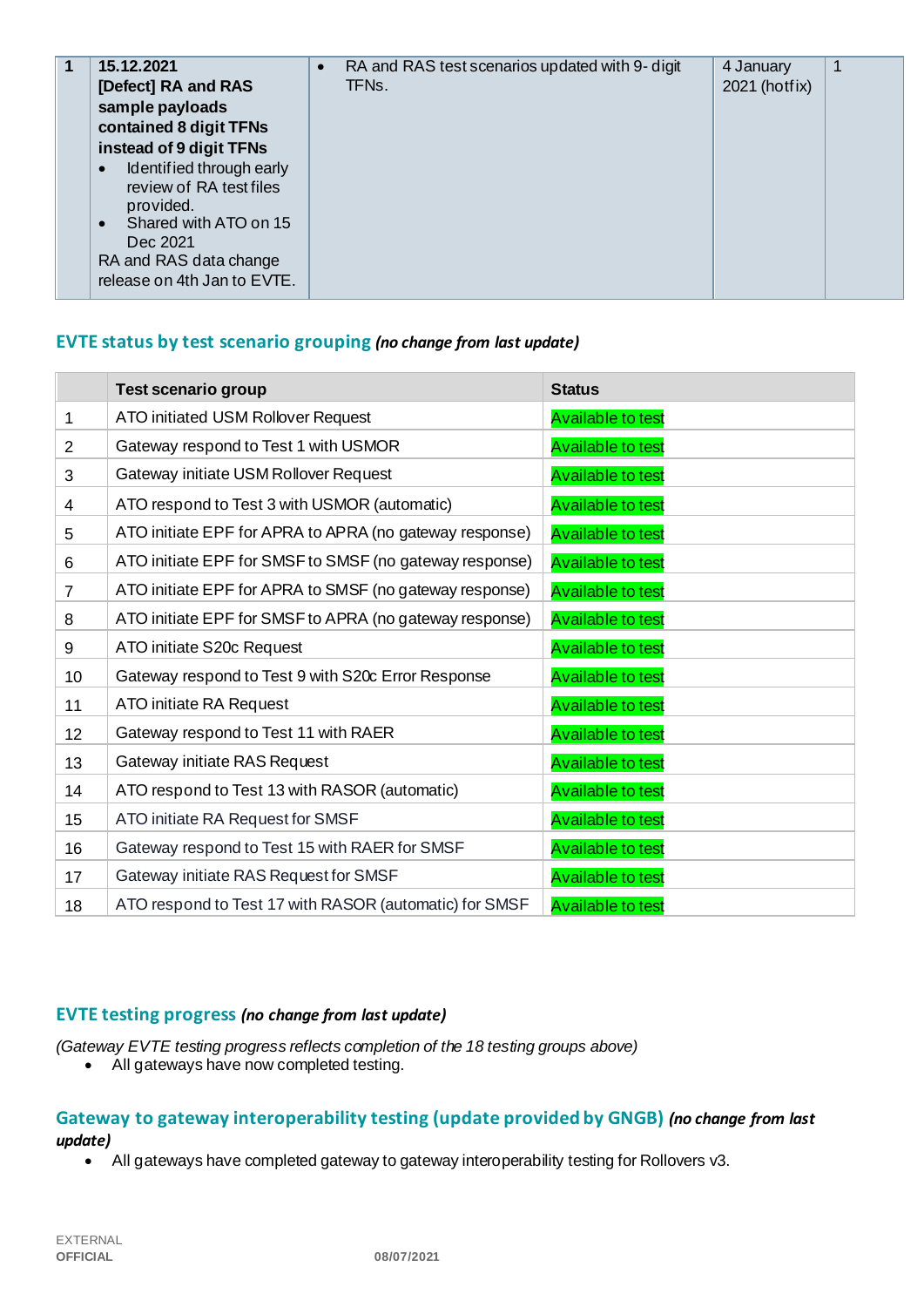## **EVTE status for SVS and SMSFmemberTICK Service**

- May 2020 full suite of SVS and SMSF verification services available in EVTE
- Seven DSPs have been whitelisted for SMSFVRFY.
- Two DSPs have been whitelisted for SMSFMBRVRFY.
- Eight other DSPs are currently testing
- No issues have been identified requiring changes.

#### **B2B Testing**

- Cohort 1 commenced Tuesday 15 June and completed on 2 July.
	- $\circ$  One fund administrator and four APRA funds have completed their B2B testing as part of Cohort 1
- Cohort 2 commenced on Monday 5 July.
	- o Three APRA funds, two SMSF digital service providers and one life insurance company are currently undertaking testing as part of Cohort 2.
	- o Cohort 2 is scheduled to end on 16 July.
- Cohort 3 no longer has any funds ready within that window due to shifts in readiness dates.
- Cohort 4 commences on Monday 19 July.
	- o The five APRA funds involved in Cohort 4 have confirmed their readiness.
	- $\circ$  A meeting to discuss the testing process will be held the week commencing 12 July, with invites to issue shortly to all participants and their relevant Gateway providers.

#### **G2B Testing**

- Six funds/administrators/SMSF providers/digital service providers (DSPs) have fully completed their G2B testing
- Ten funds/administrators/DSPs are currently undertaking G2B testing, of which one is pending completion of the G2B test matrix in order to exit the G2B test phase, three are currently on hold pending issue resolution.
- Thirteen funds/administrators/DSPs are currently scheduled to commence G2B testing next week.

#### **Testing support documentation** *(no change from last update)*

- Rollover v3 progressively released into EVTE through July to October 2020
- Conformance suite scenarios and test data for RA, RAS and EPF (initial version) was released on 12 December 2020 (standard monthly cycle)
- USM Reason Code taxonomy change was released on 12 December 2020 as planned (standard monthly cycle)
- RA & RAS ProductType Code taxonomy change was released in EVTE 16 January 2021 as planned (standard monthly cycle)
- [Rollover v3 Conformance testing guide](https://softwaredevelopers.ato.gov.au/rolloverV3) was updated to include Rv2 scenarios and published on 1 April 2021
- [SuperStream Rollovers V3 Test Data Scenario](https://softwaredevelopers.ato.gov.au/sites/default/files/2021-04/SuperStream_RolloversV3_Test_Data_Scenario_V1.0.xlsx) spreadsheet was updated to include new test data (see active issue 8) and released on 12 April 2021
- [Rollover v3 Conformance testing guide](https://softwaredevelopers.ato.gov.au/rolloverV3) was updated to align testing scenarios, latest version (v0.8) published on 29 April 2021
- [Rollover Sample Message Instances](https://softwaredevelopers.ato.gov.au/rolloverV3) (payload samples) published 29 April 2021
- [MAAS Conformance Suites and payloads](https://standardbusinessreporting.sharefile.com/home/shared/fod63f12-7bbb-4c61-96e7-33dc9eae4d9a) published in SBR Sharefile 06 May 2021
- MAAS EVTE code deployed and DSPs re-whitelisted 10 May 2021
- [SMSF Alias Lookup Table](https://softwaredevelopers.ato.gov.au/supervalidationservices) published 10 May 2021
- [MATS Conformance Suites and payloads](http://standardbusinessreporting.sharefile.com/) published in SBR Sharefile 18 May 2021.
- [SuperStream Rollovers V3 Test Data Scenario V1.1](https://softwaredevelopers.ato.gov.au/sites/default/files/2021-06/SuperStream_RolloversV3_Test_Data_Scenario_V1.1-1.xlsx) spreadsheet was updated to remove invalid scenarios and provide clarity on expected outcomes, published 11 June 2021.
- [Rollover Schematron v3.0 20210607](https://softwaredevelopers.ato.gov.au/sites/default/files/2021-06/Rollover_SPRROL.0003_Schematron_20210607-1.zip), updated to address RTR USM validation issue, published 11 June 2021.
- [Rollovers v3 Implementation and Onboarding Learning and Issues register](https://www.ato.gov.au/uploadedFiles/Content/SPR/downloads/SuperStream_Rollovers_v3_Implementation_and_Onboarding_Learning_Issues_register%20.pdf), published 23 June 2021.
- [Rollover v3 Conformance testing guide V3.09](https://softwaredevelopers.ato.gov.au/sites/default/files/2021-06/Rollover_V3_Conformance_Testing_Guide_version_3.09_Final.pdf) published 25 June 2021.